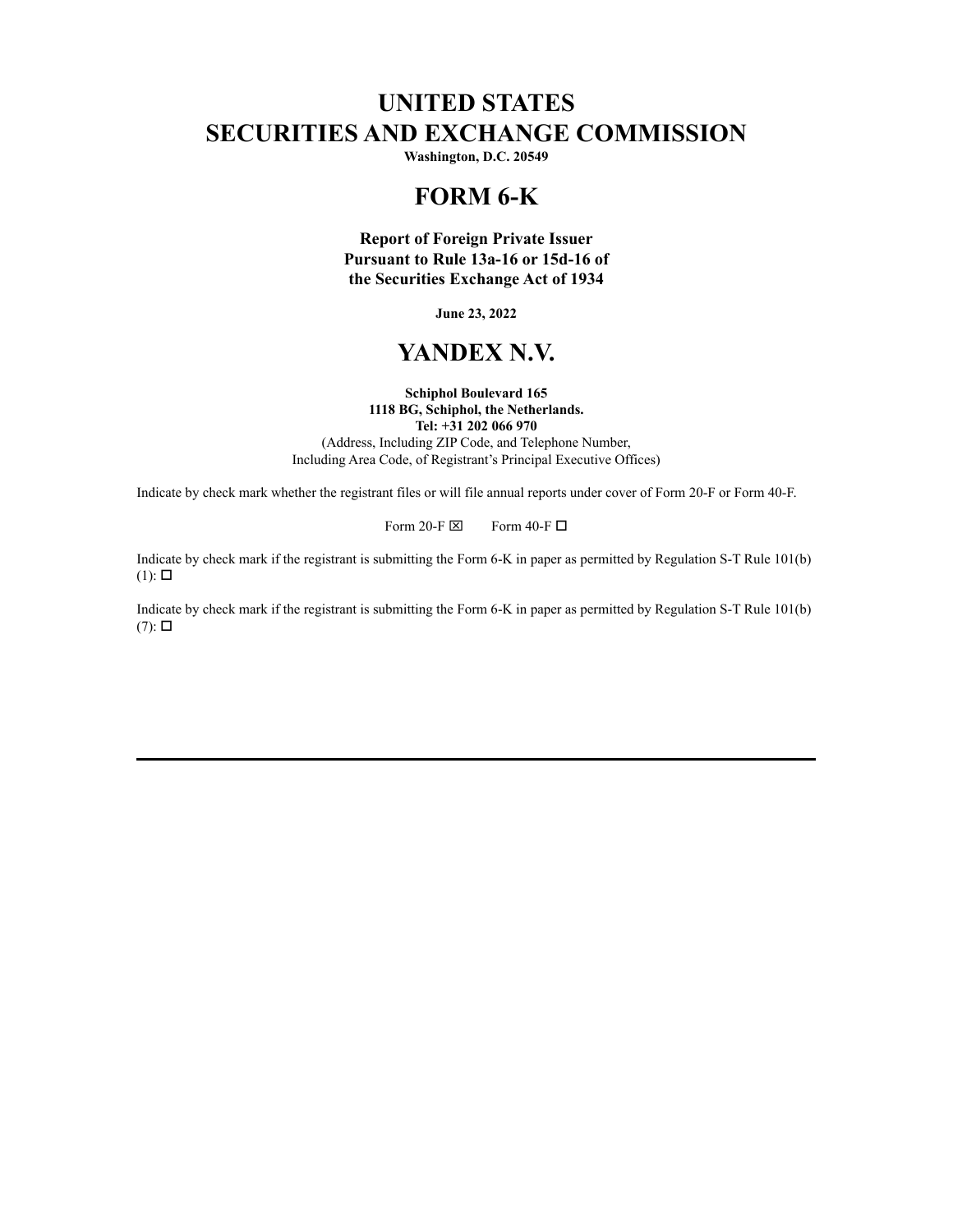Furnished as Exhibit 99.1 to this Report on Form 6-K is a press release of Yandex N.V. (the "Company") dated June 23, 2022, announcing that the Company has completed its purchase of 93% of its convertible notes.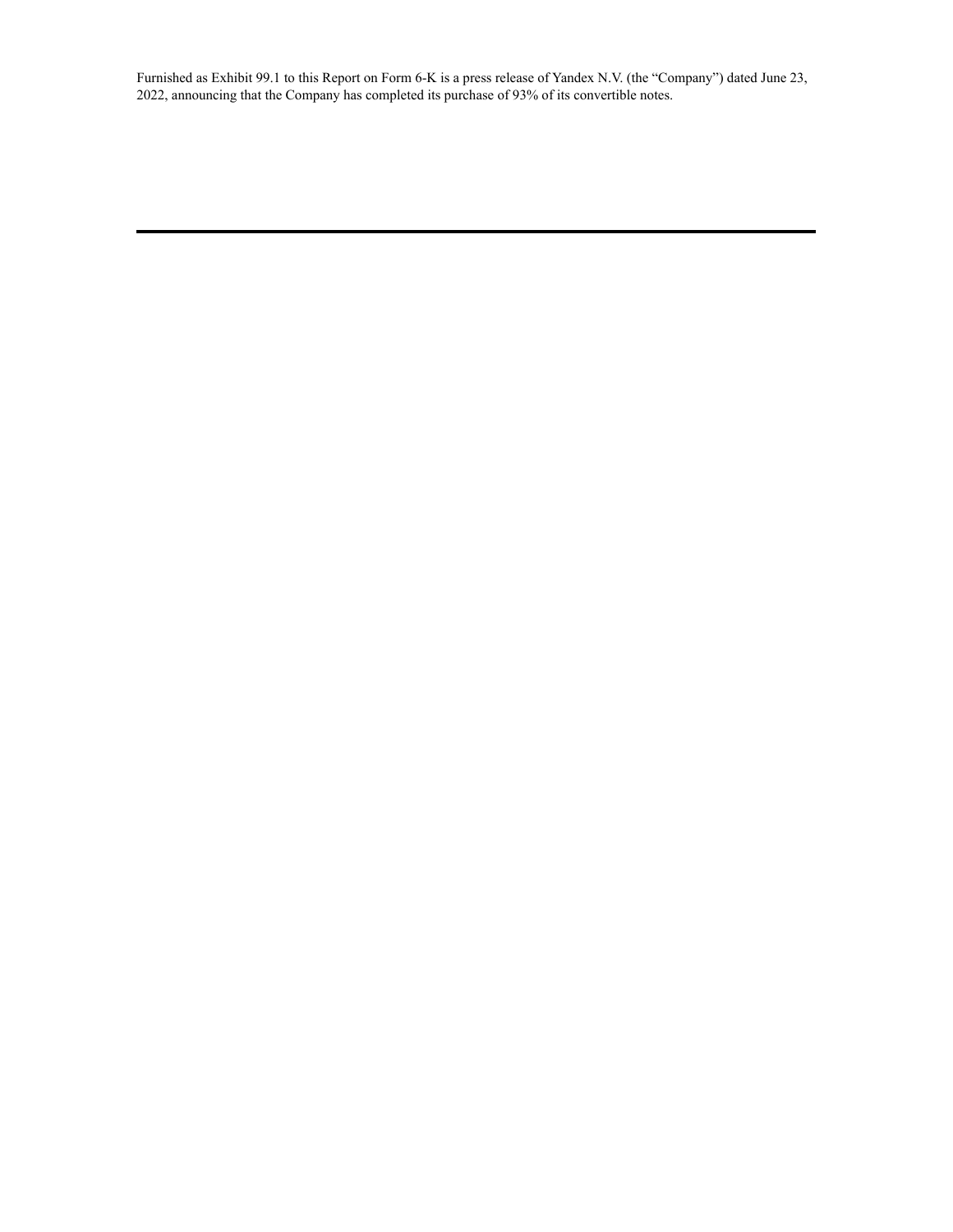#### **SIGNATURES**

Pursuant to the requirements of the Securities Exchange Act of 1934, the registrant has duly caused this report to be signed on its behalf by the undersigned, thereunto duly authorized.

#### **YANDEX N.V.**

Date: June 23, 2022 By: /s/ Svetlana Demyashkevich

Svetlana Demyashkevich Chief Financial Officer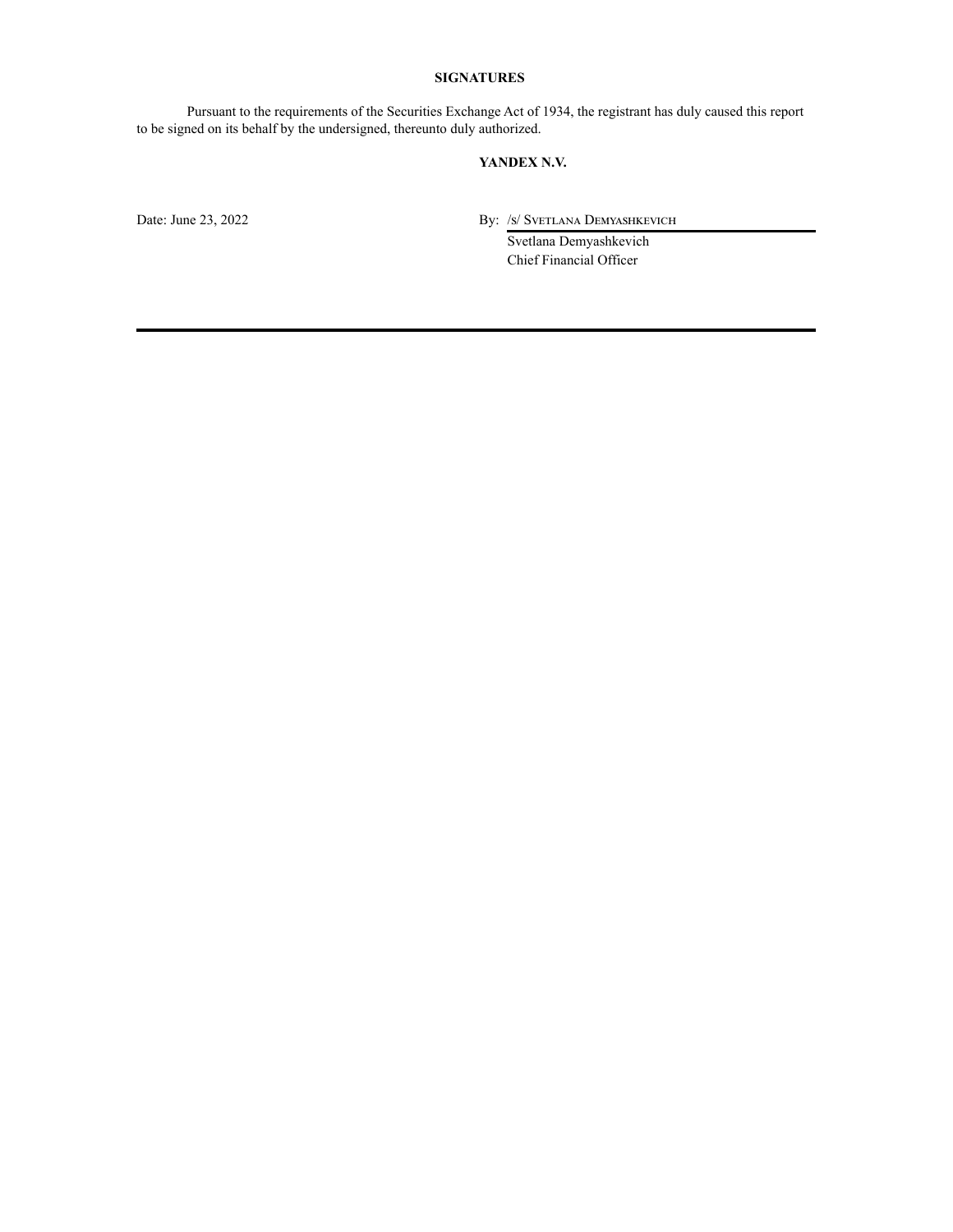### **INDEX TO EXHIBITS**

Exhibit No. Description

99.1 Press release of Yandex N.V. dated June 23, 2022, announcing that the Company has completed its purchase of 93% of its convertible notes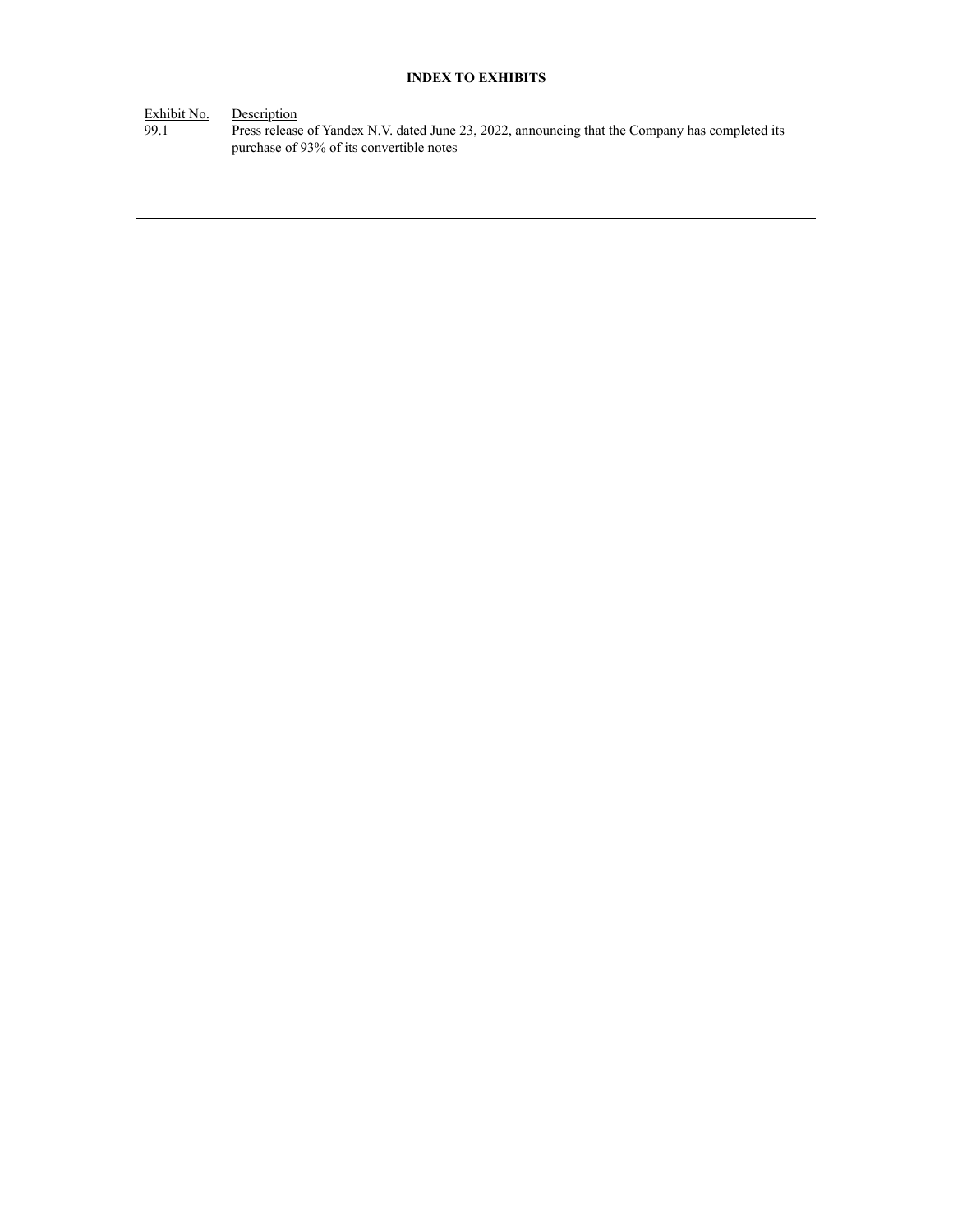## **Yandex Completes Purchase of 93% of Its Convertible Notes**

Moscow, Amsterdam, June 23, 2022 – Yandex N.V. ("**Yandex**"), a Dutch public limited company and the parent company of one of Europe's largest internet businesses, announced that it has completed its purchase of 92.7% in aggregate principal amount of its \$1.25 billion 0.75% Convertible Notes due 2025 (the "**Notes**") pursuant to the Purchase Agreement dated June 15, 2022 (the "**Purchase Agreement**"), between Yandex and selling noteholders.

In addition, settlement is expected to be completed shortly in respect of a further 0.5% in aggregate principal amount of the Notes that were purchased pursuant to the Purchase Agreement. Following the completion of the settlement of such further amount, the total amount purchased will be 93.2% in aggregate principal amount of the Notes.

In accordance with the terms and conditions of the Notes, as amended (the "**Conditions**"), Yandex has surrendered the purchased Notes to the Principal Paying, Transfer and Conversion Agent for cancellation and such purchased Notes have been cancelled.

Because Yandex has purchased and cancelled an aggregate principal amount of 75% or more of the Notes originally issued, the following periods and dates are now applicable under the Conditions:

- a. the Issuer Call Option Period is the period beginning on June 22, 2022 and ending on September 12, 2022;
- b. the Final Maturity Date is September 13, 2022; and
- c. the Delisting Event Period is the period commencing on September 14, 2022 and ending on September 28, 2022.

The Conditions provide that (i) the "Issuer Call Option Price" is \$140,000 in cash plus and 957 Yandex Class A shares for each \$200,000 in principal amount of Notes purchased and (ii) the redemption price on the Final Maturity Date will be the Issuer Call Option Price.

Taking into account Yandex's right to redeem the remaining Notes pursuant to Condition 7(i) (*Issuer Call Option*), Yandex anticipates that all of the remaining Notes will either be purchased or redeemed on or prior to September 12, 2022.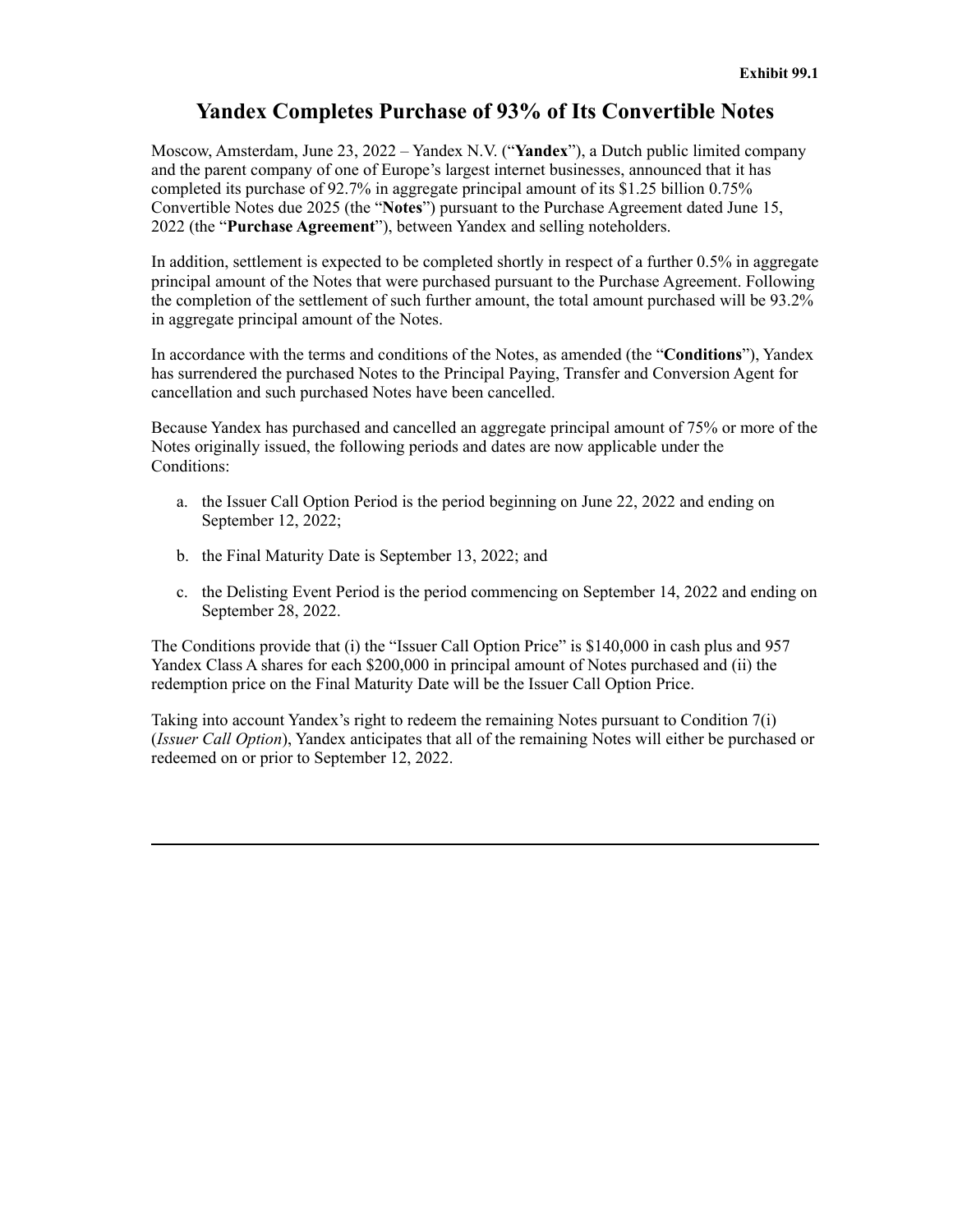Yandex asks remaining holders of the Notes to immediately contact Yandex Investor Relations or the financial advisors to Yandex at the respective email addresses indicated below to ensure that such noteholders are included in all future discussions in relation to the Notes.

### **About Yandex**

Yandex (NASDAQ and MOEX: YNDX) is a technology company registered in the Netherlands that builds intelligent products and services powered by machine learning. Our goal is to help consumers and businesses better navigate the online and offline world. Since 1997, we have delivered world-class, locally relevant search and navigation products, while also expanding into e-commerce, online entertainment, cloud computing and other markets to assist millions of consumers in Russia and a number of international markets.

More information on Yandex can be found at https://ir.yandex/

**Contacts:**

### **Investor Relations**

Yulia Gerasimova Phone: +7 495 974-35-38 E-mail: askIR@yandex-team.com

#### **Press Office**

Ilya Grabovskiy Phone: +7 495 739-70-00 E-mail: pr@yandex-team.com

#### **Financial Advisors to Yandex**

E-mail: project.phoenix@alvarezandmarsal.com

This announcement may include "forward-looking" statements within the meaning of applicable securities laws. Any such statements reflect the current views of the Yandex about further events and performance. No assurances can be given that such events or performance will occur as projected and actual results may differ materially from these projections.

This announcement does not constitute an offer to sell or a solicitation of an offer to buy securities, and there shall be no sale of securities in any jurisdiction in which any offer,